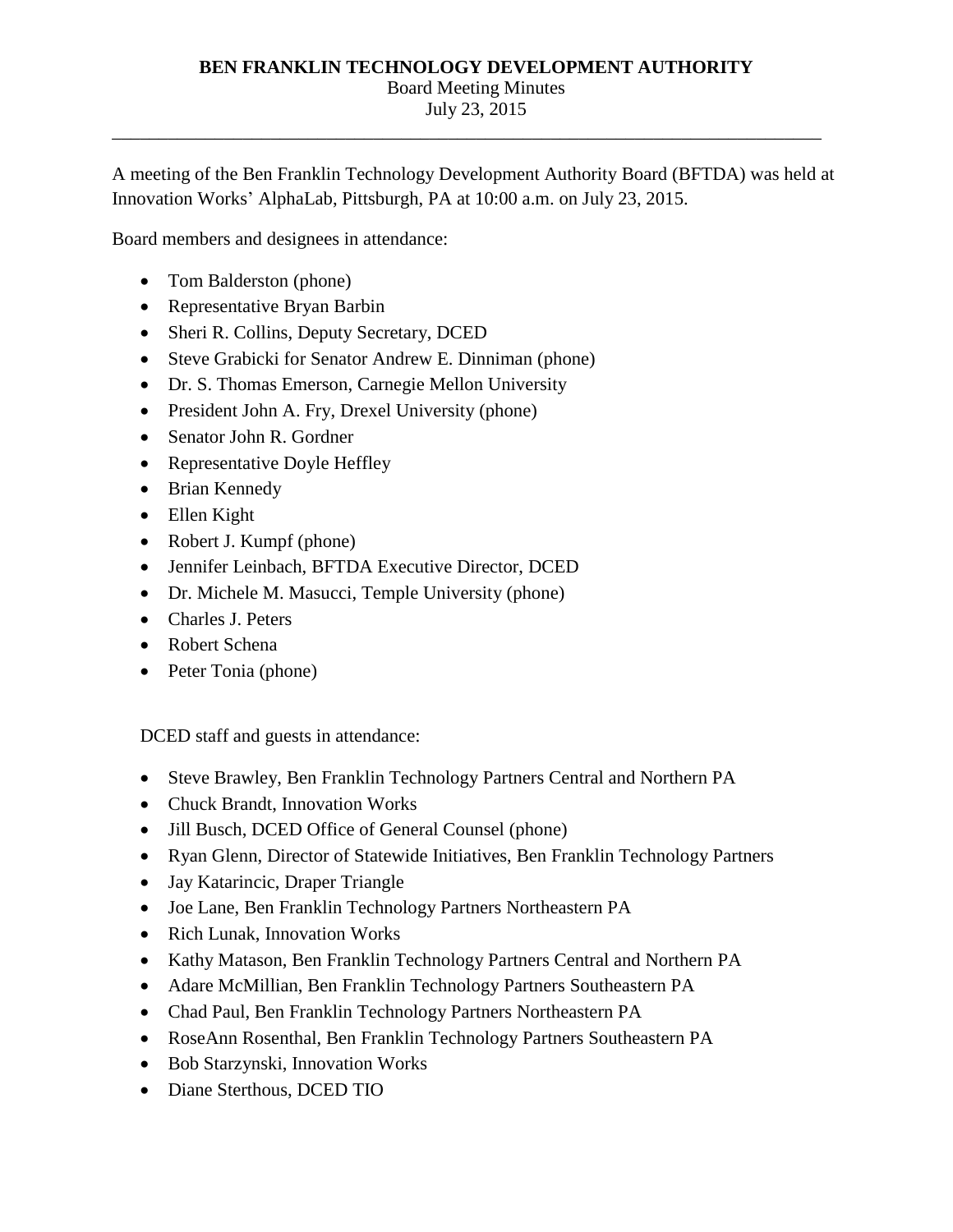- Mike Stubler, Draper Triangle
- Neil Weaver, Executive Deputy Secretary, DCED
- I. Welcome & Opening Remarks

On behalf of DCED Secretary Dennis Davin, DCED Deputy Secretary Sheri Collins served as Chair and called the meeting to order at 10:06 A.M.

BFTDA Executive Director Jennifer Leinbach conducted a roll call of board members.

II. Approval of the April 14, 2015 Meeting Minutes

Tom Emerson made a motion to approve the minutes as written. Ellen Kight seconded the motion. Motion carried.

III. Approval of Program Guidelines

Deputy Secretary Collins stated that staff has worked diligently the last several months on the development of various program guidelines including the guidelines for the four regional Ben Franklin Technology Partners' Challenge Grant, as well as the guidelines for Innovate in PA. The Innovation in PA program falls under the direction of this authority and therefore requires that the authority approve any and all program guidelines including those for the three Life Sciences Greenhouses (LSG).

Collins reported that staff used the existing Challenge Grant guidelines and those presently used by the Life Sciences Greenhouses to develop the guidelines for the Innovate in PA program. The Challenge Grant guidelines, based on discussions with Ryan Glenn, were modified to remove some onerous reporting requirements implemented by the Department several years ago, while the LSG guidelines essentially mirror what exists presently. All program guidelines must be submitted to the commonwealth's Comptroller's Office for review and approval.

The approvals today are to grant the authority to staff to implement all program guidelines, including the Challenge Grant guidelines and the Innovate in PA guidelines for both the Ben Franklin Technology Partners and the LSGs. By granting staff the ability to implement guidelines in this manner, staff is able to move swiftly with the deployment of capital once the FY 15-16 budget is approved and to begin deploying Innovate in PA funds upon approval of those program guidelines presently under review at the Comptroller's Office.

Tom Emerson made a motion to grant authority to staff to move forward with the implementation and deployment of the guidelines once approved by the Comptroller's office. Representative Barbin seconded the motion. Motion carried.